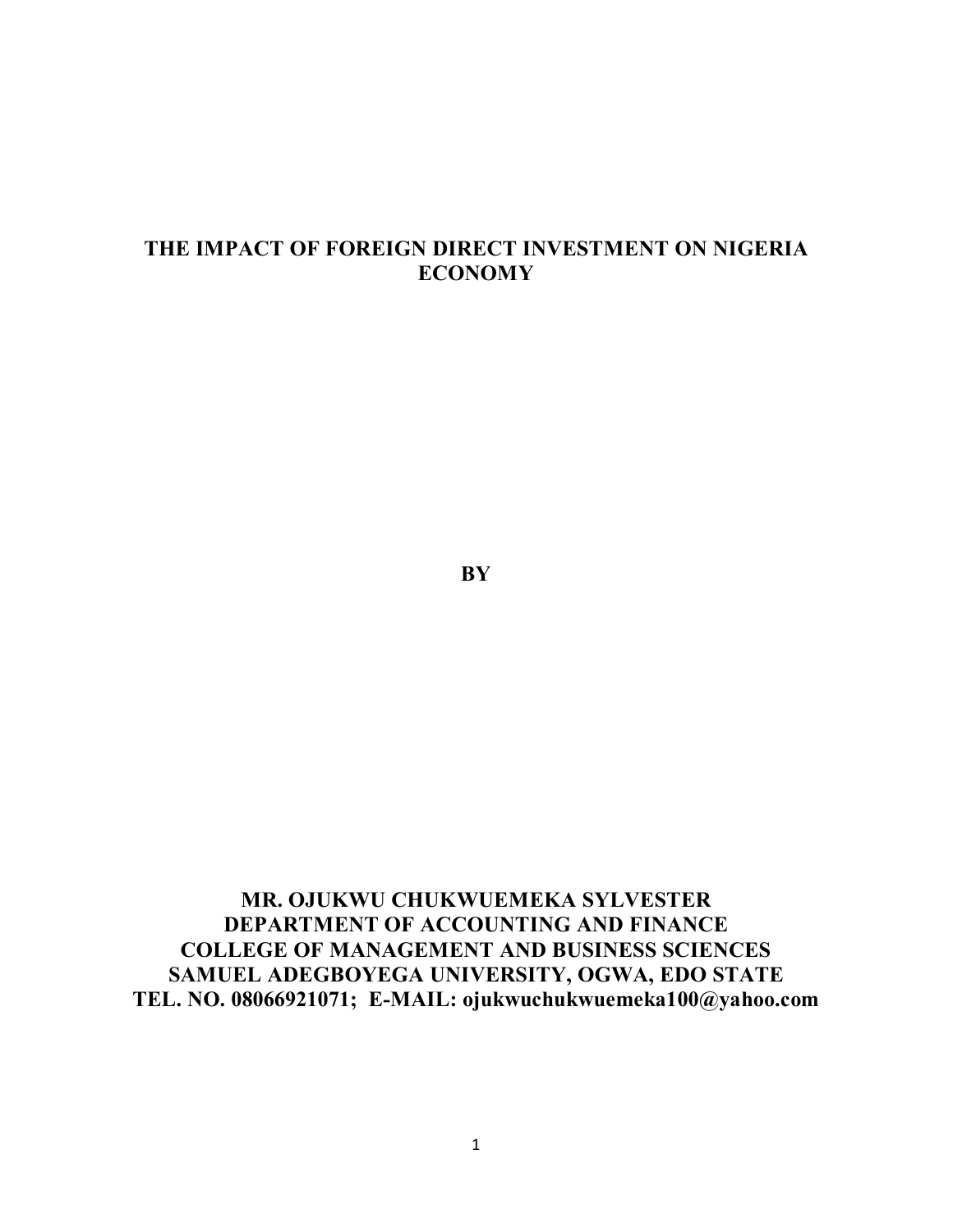## ABSTRACT

*Promoting the growth and development of the Nigeria economy can be influenced by trends of gross fixed domestic investment or indirectly through policies aimed at stimulating the flow of foreign direct investment into the country. This study analyzed the impact of foreign direct investment on Nigeria economic growth from the period of 1990 - 2013. Data used in this study is secondary; sourced from various publications of the Central Bank of Nigeria, such as; Statistical Bulletin, Annual Reports and Statement of Accounts. The regression analysis of the error correction model is the estimation technique employed in this study to determine the relationship between Direct Foreign Investment on economic growth. The findings showed that the ECM is significant and correctly signed. Foreign direct investment has significant relationship with economic growth. The paper recommended that government should create macroeconomic policies that would attract and retain FDI in the country. Also, financial markets and institutions should be strengthened and effectively regulated.*

**Key words:** Foreign Direct Investment; Economic Growth; Multinational Corporation; Gross Domestic Product; Development financing.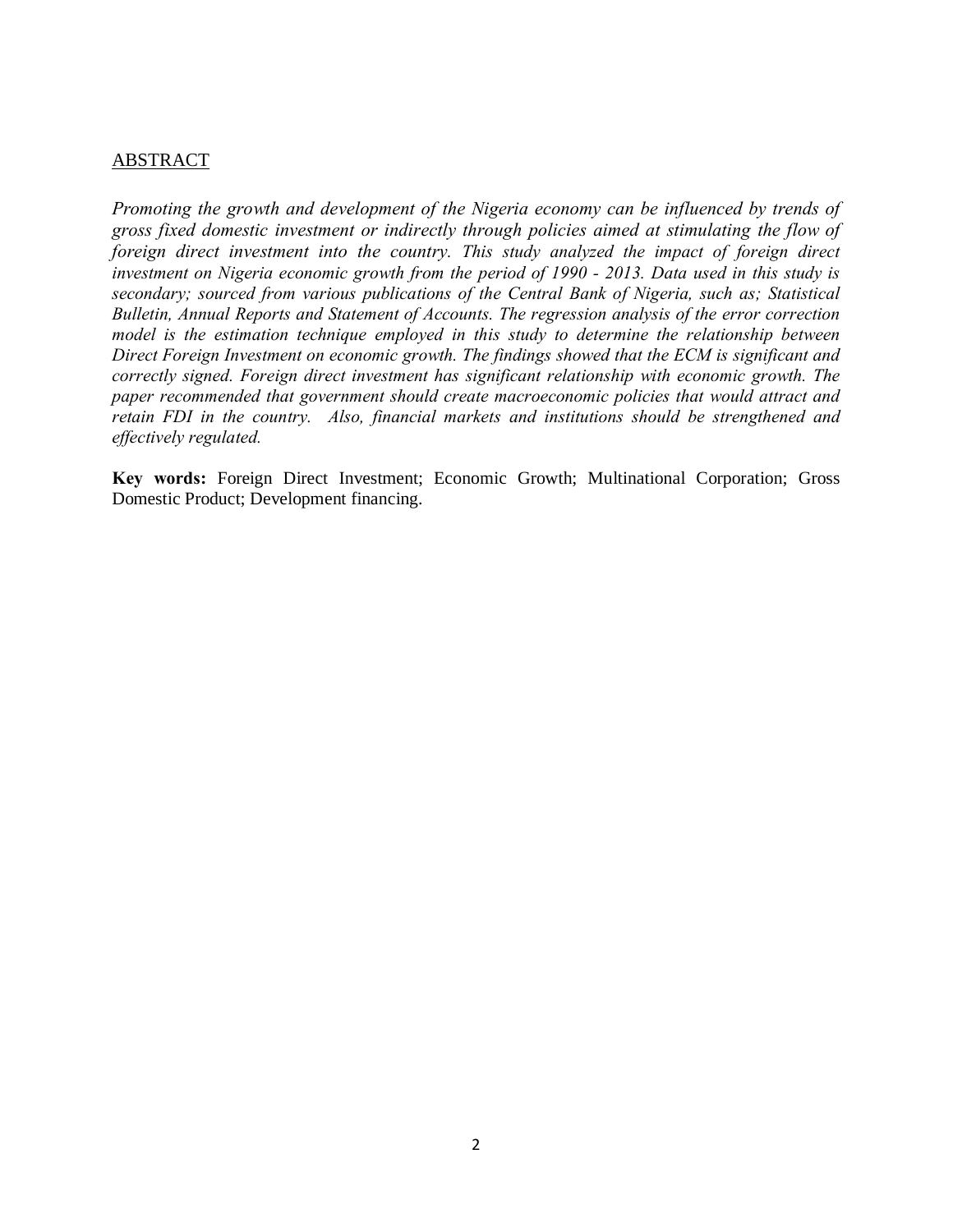### **1.0 INTRODUCTION**

Since the attainment of independent in 1960, various policies of the Nigeria government have been geared essentially towards promoting the growth and development of the Nigeria economy by influencing the trends of gross fixed domestic investment or indirectly through policies aimed at stimulating the flow of foreign direct investment into the country. This is so given that in the literature there are divergent views on the nature of effects of foreign direct investment on host economy. Bonojour (2003) support the spillover channel of technological transfer by arguing that most important benefit of FDI and multinational co-operation on the host country is the increase of domestic firms productivity. Aitken and Harrison (1999) argue that increased local competition caused by multinationals may crowd out domestic firms. Those that are of the view that foreign direct investment produce positive effects on host economy argue that some of the benefits are in the form of externalities and the adoption of foreign technology, staff training and the introduction of new technology and processes by the foreign firms.

Over the last four decades, the macroeconomic performance of Nigeria can be described as being chequered. The average GDP growth rate of 3.95% achieved between 1970 and 2008 translate into a low growth rate of 1.5% in per capita income terms. During the period, this rate of growth in per capita income was insufficient to significantly reduce the level of poverty which constitutes one of thge primary goal of development policy in Nigeria. Ajayi, (2006) notes that the savings rate in Nigeria is lower than that of most other countries and far lower than the required investment that can induce growth rates that are capable of alleviating poverty.

Evidence have shown that Foreign Direct Investment (FDI) is what is needed to bridge that savings-investments gap that exist in Africa in general and Nigeria in particular. Prior to the 1970s, Foreign Direct Investment (FDI) was not seen as an instrument of economic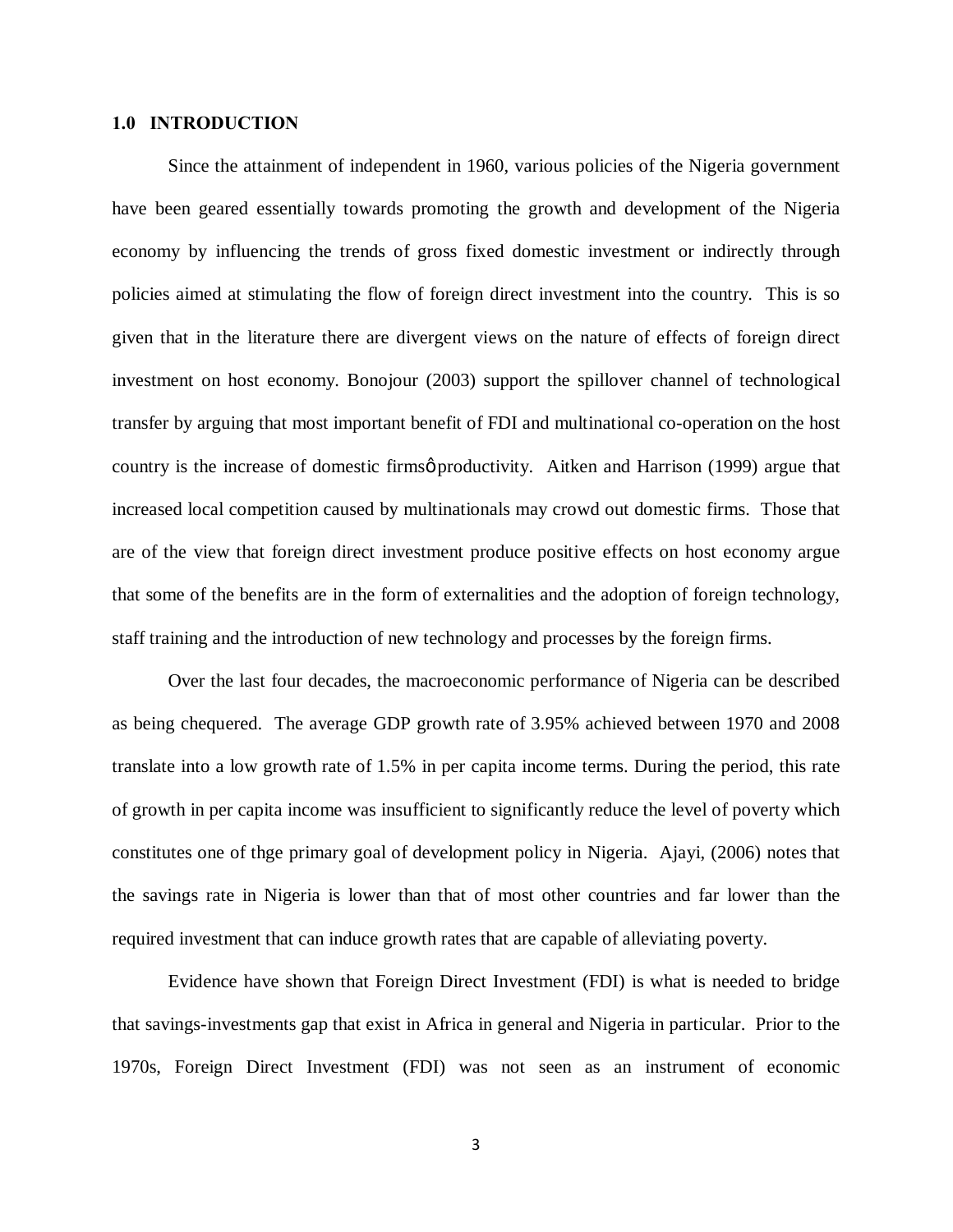development. The perception of FDI as parasitic and retarding the development of domestic industries for export promotion had engendered hostility to multinational companies and their direct investments in many countries. However, the consensus now is that FDI is an engine of growth as it provides the much needed capital for investment, increases competition in the host country industries and aids local firms to become more productive by adopting more efficient technologies or by investing in human and/or physical capital. According to Ajayi (2006),foreign direct investments contribute to growth in a substantial manner because it is more stable than other forms of capital flows. Against this background, this study seeks to examine the empirical relationship between FDI and economic growth in Nigeria or FDI growth-nexus and in particular, investigate the impact of FDIU on the Nigerian economy.

#### **2.0 LIERATURE REVIEW**

#### **2.1 THEORETICAL ISSUES**

Generally, academics and policy makers have never been in complete agreement on the FDI growth-nexus.. Early explanations of multinational production were based on neoclassical theories of capital movement within the Hecksher-Ohlin framework, founded on the assumption of existence of perfect factor and goods market. These were criticized for being deficient in providing clear explanations of the nature and patterns of the FDI. In the absence of market imperfections, these theories presumed that FDI will not take place.

Kojima (1978) studies the theory of comparative advantage, where trade-oriented and anti-trade oriented models of investment decision-making are subject to the comparative production costs and profits. He used different terms to explain the models and argued that FDI works either as a compliment to or a substitute to foreign trade.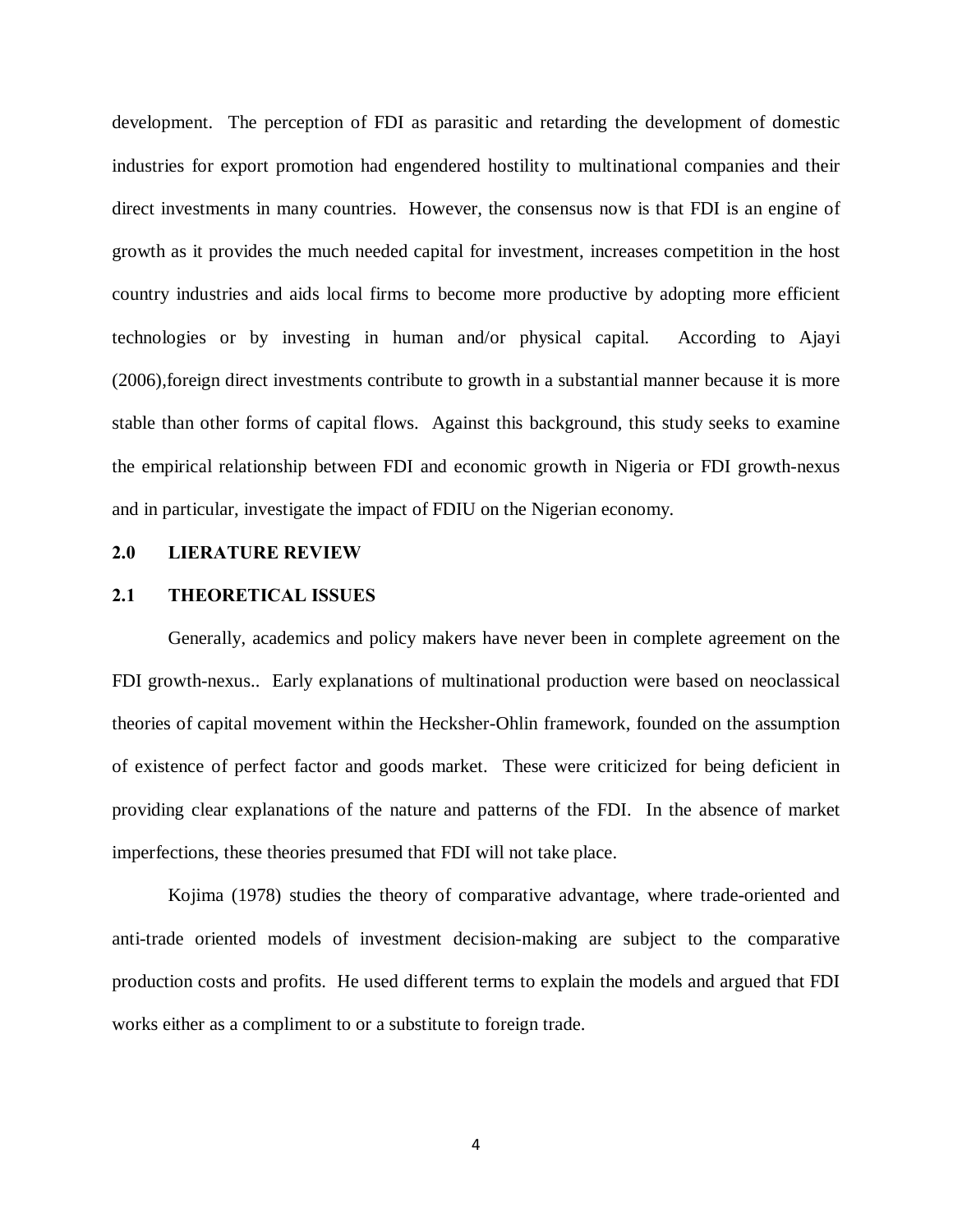According to neo-classical theory, development is dependent on use of land, labour and capital. Since LDCs have underutilized land and labour as well as low savings rate, productivity of capital is likely to be greater. The theory assume that interdependence between countries benefited the developing countries more than the developed ones. This is based on assumption that capital will normally flow from rich to poor areas where the returns on capital investments will be highest, helping to bring about a transformation of the backward economies. The theory predicts that poor nations grow faster because of diminishing returns on capital and that pomyoor countries would converge with richer ones over time because of their higher capacity for absorbing capital. In reality, empirical evidence has shown that divergence has been the case; the gap between the rich and poor has continued to increase, and the volume of capital flow to the poorer countries relative to richer ones has continued to be low.

Critics of this theory argue that FDI is associated with a group of people who live together and share responsibilities and possessions, income inequality and high external dependency. The argument regarding the potential harmful impact of FDI on growth point to the importance of certain conditions that will make FDI beneficial to the host economy. The consensus seems to be that there is positive association between FDI inflow and growth, provided the enabling environment is created. Given the fact that growth is associated with increased productivity, FDI inflow is well suited to affect growth positively (Dunning, 1995).

The investment theory model is adapted from the Harold-Domar<sub>C</sub> growth model which differentiates two gaps in any economy, namely the foreign exchange and the domestic savings gaps. The former is the amount by which imports required for a given output exceeds exports likely to be associated with the output whereas the later is the difference between the investment necessary for a given flow of goods and services that will be forthcoming given those incomes.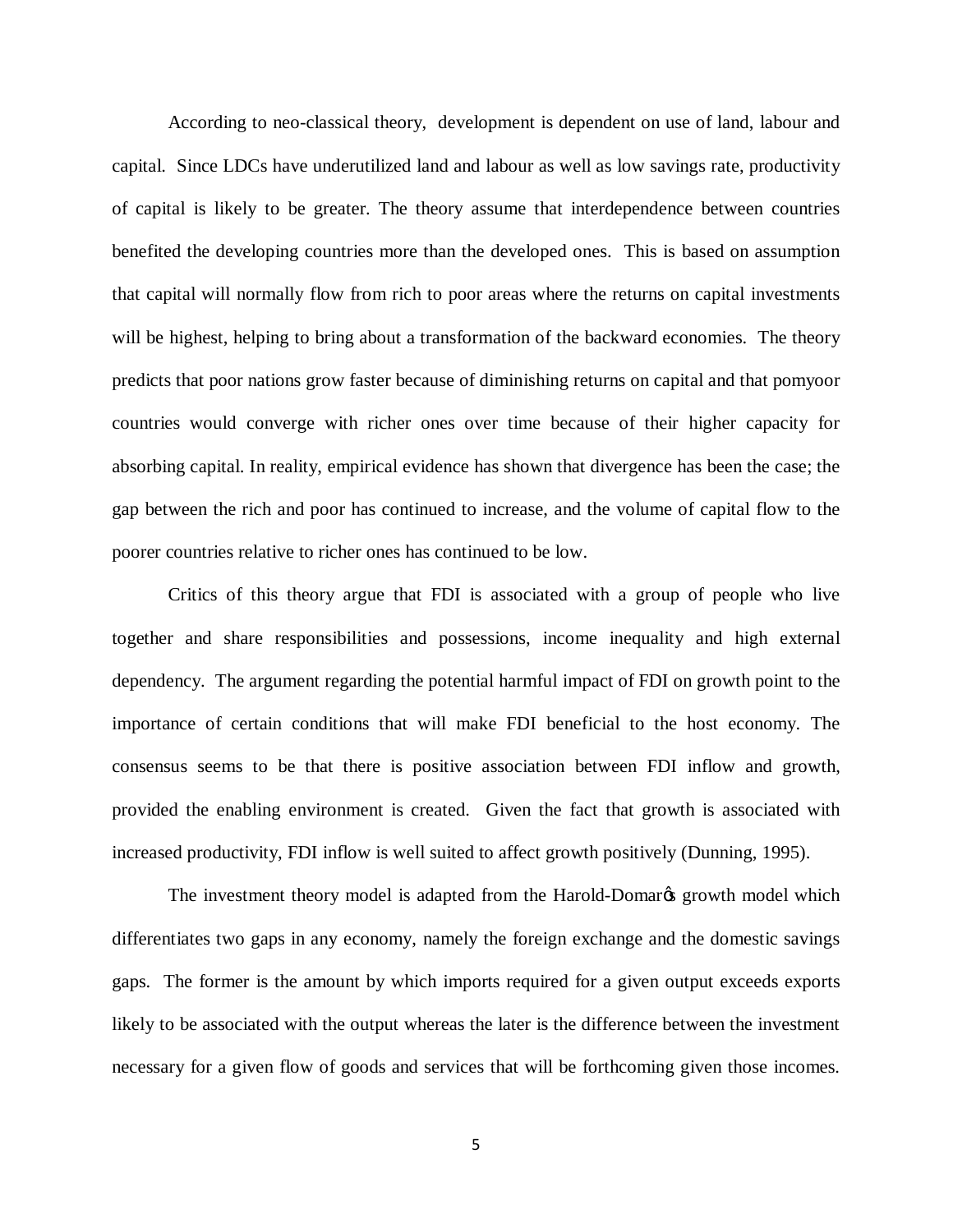The model recognizes deficiency in the domestic economy and the need for stimulating this demand from external sources. The theory justifies the need for developing and transitional economies, deficient in domestic savings to look outwards for investment in their quest for economic growth.

The integrative theory accounts for the multiplicity of heterogeneous variables involved in the FDI process. The theory approaches contemporary thinking on FDI by analyzing it from the perspectives of the host countries as well as investors. Having to face development challenges after the end of the cold war brought the development community to realize that neither the developed nor the developing world is monolithic. Each problem must be evaluated on its own terms, although it is possible to derive e lessons from similar processes

### **2.2 EMPIRICAL EVIDENCE**

 Ugwuegbe, Modebe & Onyeanu(2014) investigate the impact of FDI on capital accumulation in Nigeria for the period of 1986-2012. . Their findings showed that FDI, TCR, and INTR positively but insignificantly effect capital formation in the short-run whit GEXP exerting negative affect on GFCF. In the long-run all the variables included in the model has a positive impact on GFCF with only FDI and TCR exerting a significant impact on capital accumulation in Nigeria for the period under review. The results show that there is bidirectional causality between FDI and GFCF. They recommended that effort should be made by government to attract more FDI into the country as it has the potential to improve the capital formation in the economy which in the other hand leads to growth in the economy at large. They also said that it is also important that government should improve the infrastructural facility in the country as this has a great potential for attracting more FDI into the country.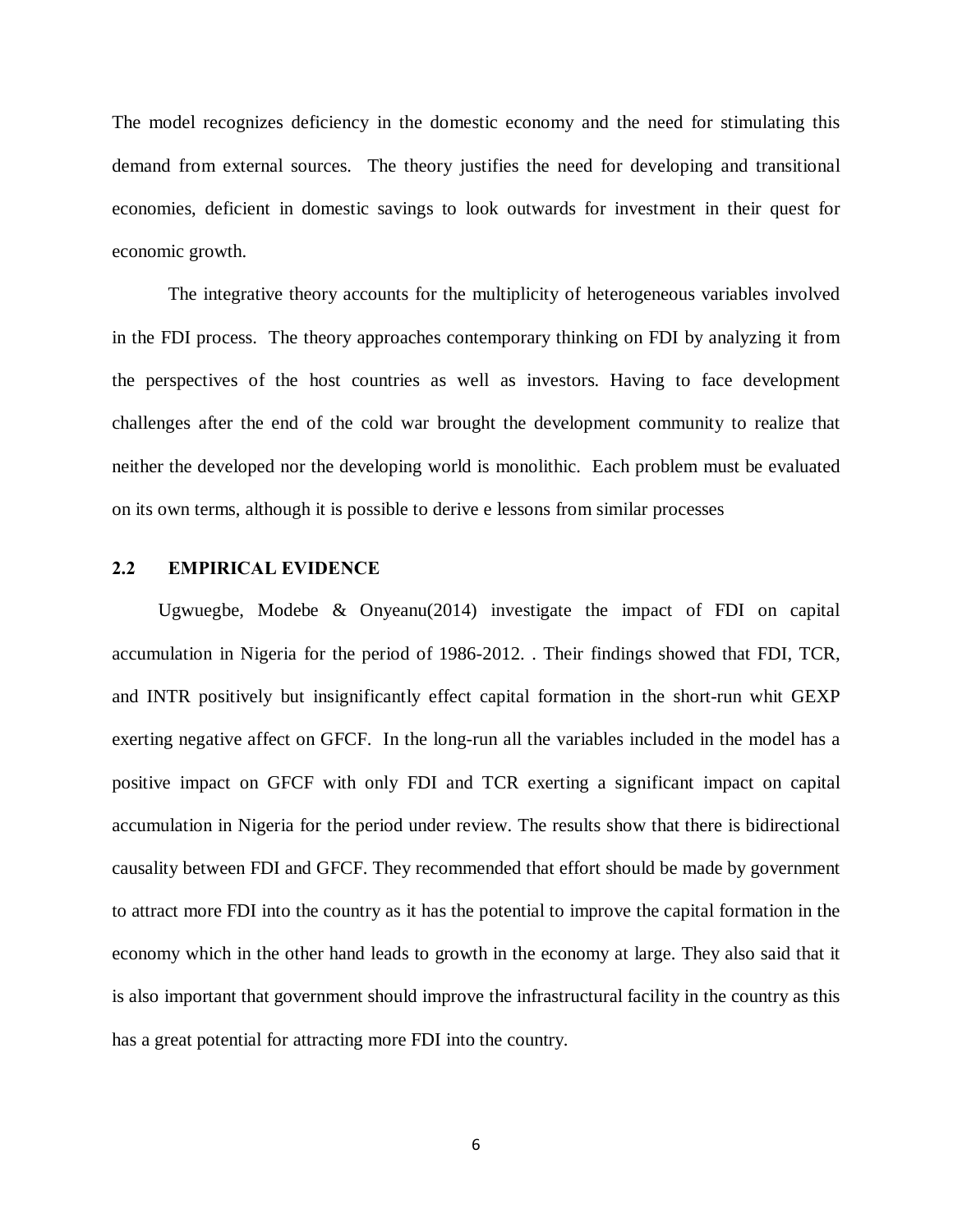Umoh, Jacob  $\&$  Chuku (2012) empirically investigate the relationship between foreign direct investment and economic growth in Nigeria between 1970 and 2008. In particular, they assumed the existence of a bi-directional relationship between FDI and economic growth in Nigeria. Employing single and simultaneous equation systems, the findings show that FDI and economic growth are jointly determined in Nigeria and there is positive feedback from FDI to growth and from growth to FDI. The overall policy implication of the result is that policies that attract more foreign direct investments to the economy, greater openness and increased private participation will need to be pursued and reinforced to ensure that the domestic economy captures greater spillovers from FDI inflows and attains higher economic growth rates.

Ehimare (2011) empirically examined the impact of the following growth-determining variables on FDI in Nigeria - Balance on current account (Balance of payment), inflation and exchange rate. Employing various tools to investigate the relationships., the results reveal that foreign direct investments has positive and significant impact on current balance of payments while inflation was seen to have an insignificant impact on foreign direct investment inflows. The impact of exchange rate was found to have positive effect on foreign direct investment. He thus recommended that for Nigeria to attract the desired level of FDI, there must be investorfriendly economic policies in the area of political stability, sound economic management and well developed infrastructure.

#### **3.0 METHODOLOGY**

#### **3.1 THEORETICAL FRAMEWORK**

This study is based on Harold-Domar.s growth model. The motivation for the Harold-Domargs model is because of its explicit cognizance of the existence of two gaps in the economy namely, the foreign exchange and the domestic savings gaps. The model recognizes constraint in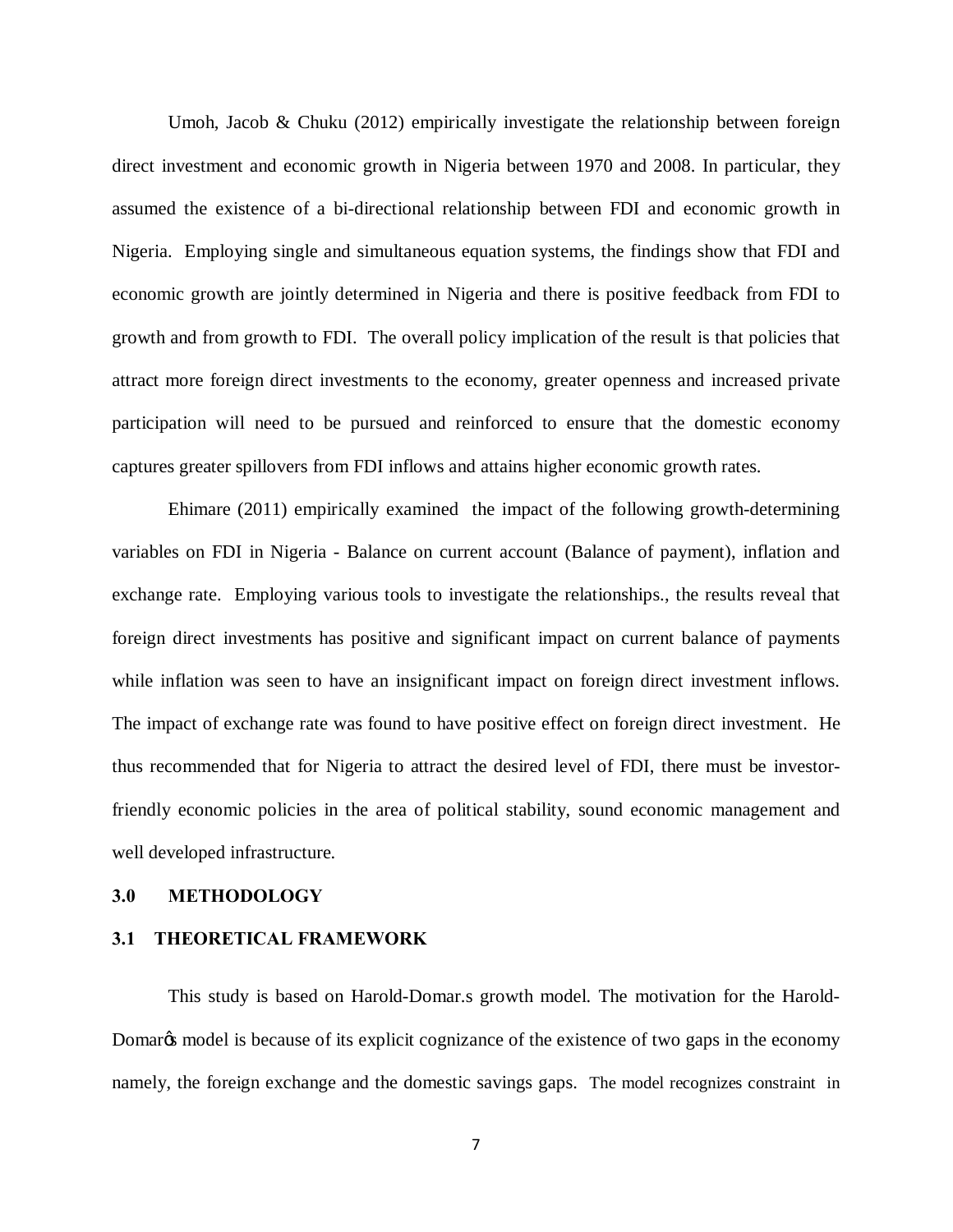the domestic economy and the need for stimulating this demand from external sources such as FDI. Given the gap-filling role of FDI in the face of foreign exchange and domestic resource gaps, the model for this study becomes important.

# **3.2 SOURCES OF DATA**

This study relied basically on secondary annual data sourced by the Central Bank of Nigeria statistical bulletin, publications, journals, reports and statement for the 1990 to 2013. .

### **3.3 MODEL SPECIFICATION**

Functional relationship is presented thus:

| $RGDP = f(FDI, EXT, EXP)$ |  |
|---------------------------|--|
|                           |  |

where:

RGDP = real GDP

 $FDI = foreign direct investment$ 

 $EXT =$  export trade

 $EXR =$  exchange rate

OPN= Trade openness

MON= Manufacturing capacity utilisation

*f =* functional relation

Therefore, equation 3.1 is presented in econometric model below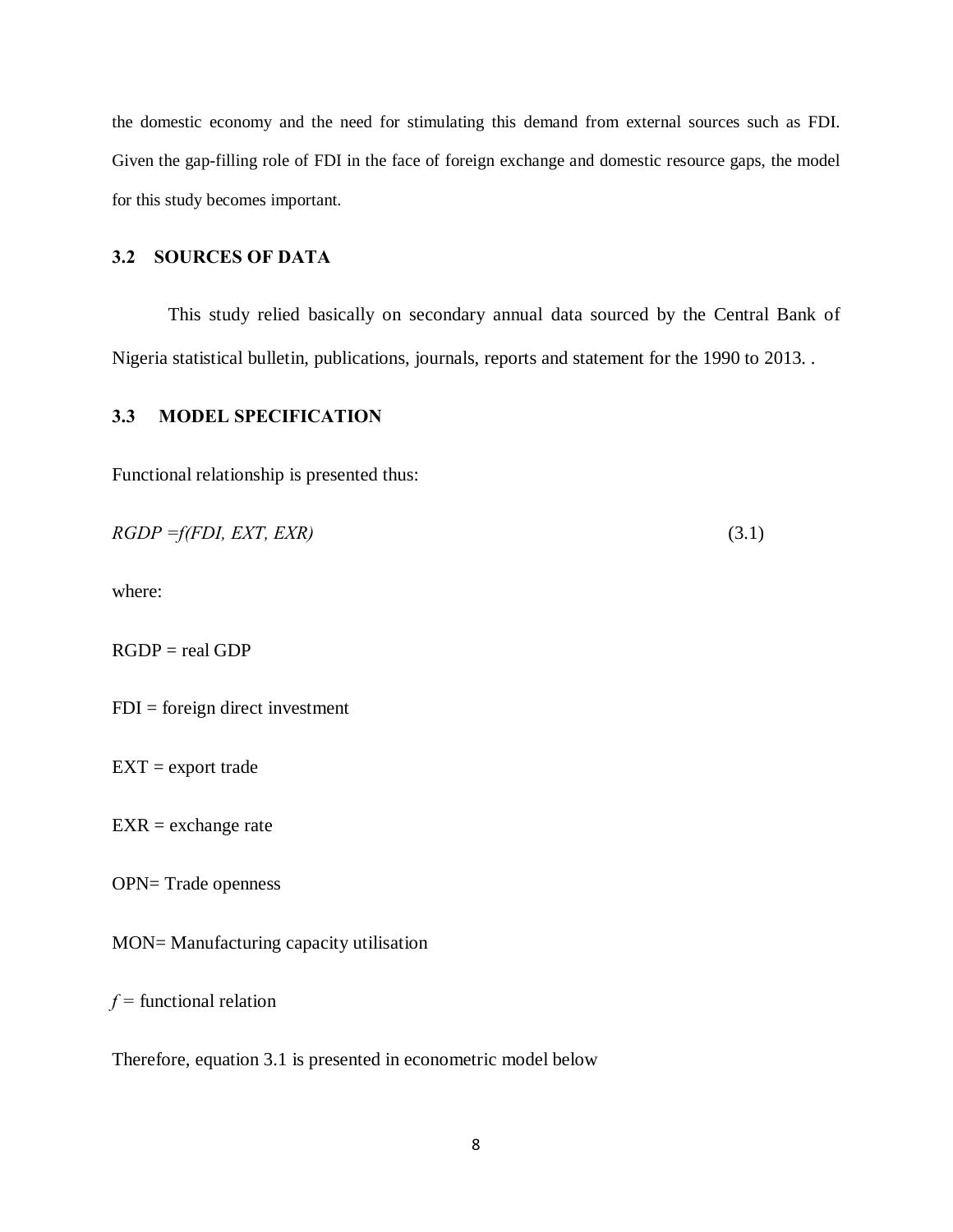$$
RGDPt = \alpha_0 + \alpha_1 FDIt + \alpha_2 EXPt + \alpha_3 EXPt + \alpha_4 OPNt + \alpha_5 MONt + \mu_t
$$
\n(3.2)

 $\alpha_0$  = intercept

 $\mu_t$  = Stochastic error term

The a priori expectations of the model are  $_1$ ,  $_3$ ,  $_4$ ,  $_5 > 0$  and  $_2 < 0$ .

## **3.4 METHOD OF ESTIMATION**

The unit root test was conducted using Augmented Dickey Fuller (ADF) test. The ADF test has the following model:

$$
\Delta X_t = \lambda_0 + \lambda_1 X_{t-1} + \lambda_2 T + \sum_{i=1}^n \varphi i \Delta X_{t-1} + \epsilon_t, \epsilon_t \Box \text{IID}(0, \sigma^2)
$$
\n(3.3)

In equation (3.5),  $\Delta$  is the difference operator, X is the natural logarithm of the series, T is a trend variable, and  $\varphi$  are the parameters to be estimated and  $\epsilon$  is the error term. Then, the cointegration test was carried out using Johansen & approach. The model for estimating cointegration is specified as follows:

$$
\Delta Z_{t} = \varphi_{0} + \pi Z_{t-p} + \sum_{i=1}^{p-1} \varphi i \Delta Z_{t-1} + \epsilon_{t}, \epsilon_{t} \text{IID}(0, \sigma^{2})
$$
\n(3.4)

Following Granger (1987), who says that if two variables are cointegrated, then they have an error correction representation, we estimated both long run and short run regression for the series. Therefore, the following error correction model was estimated: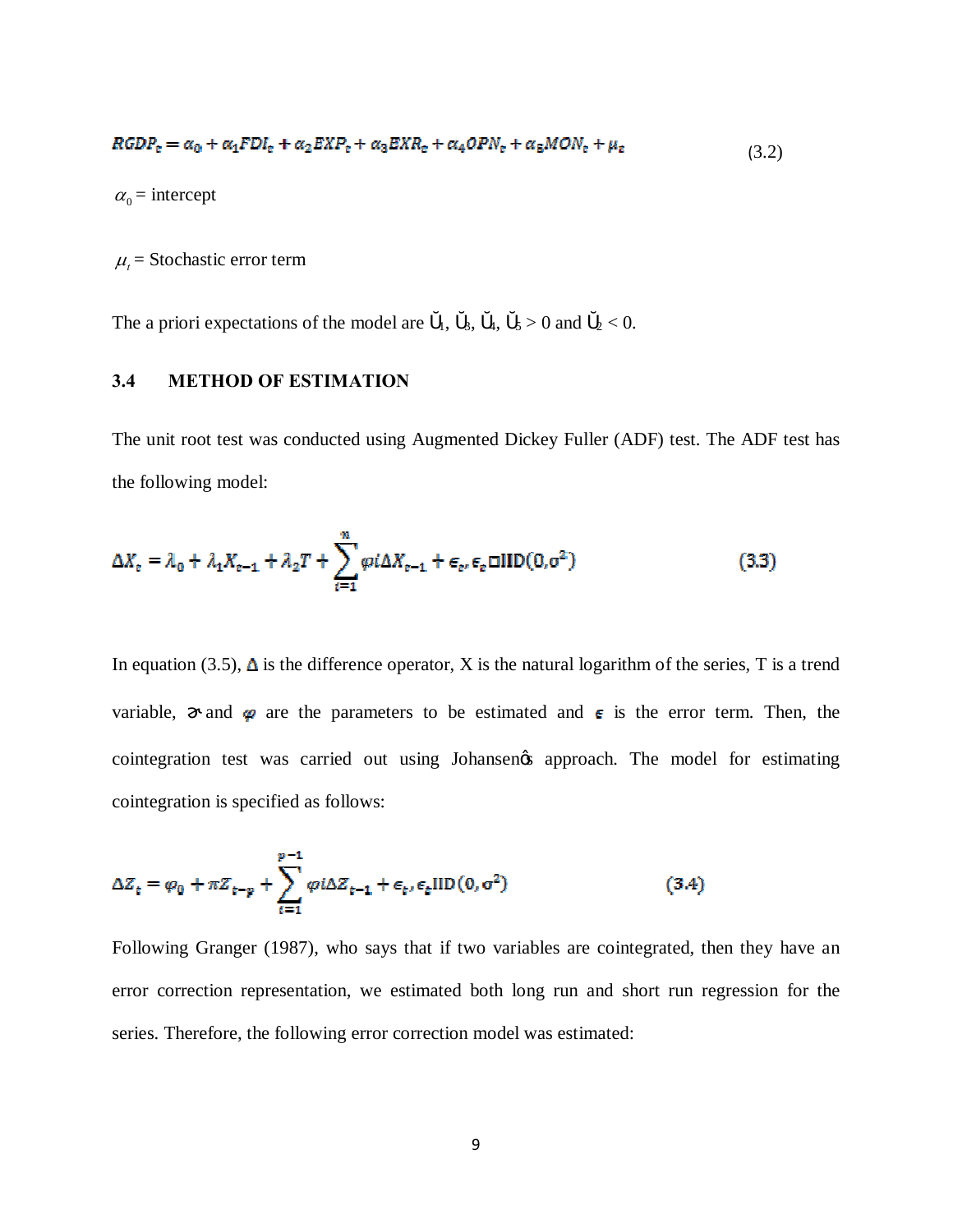$$
\Delta RGBP_{t} = \alpha_{0} + \sum_{i=1}^{\rho} \alpha_{1} \Delta RGBP_{t-1} + \sum_{i=1}^{\rho} \alpha_{2} \Delta FDI_{t-1} + \sum_{i=1}^{\rho} \alpha_{3} \Delta EXP_{t-1} + \sum_{i=1}^{\rho} \alpha_{4} \Delta EXP_{t-1} + \sum_{i=1}^{\rho} \alpha_{5} \Delta OPN_{t-1} + \sum_{i=1}^{\rho} \alpha_{6} \Delta MON_{t-1} + \beta_{8} ECT_{t-1} + \varepsilon_{t}
$$
\n(3.5)

Where is the coefficient of the  $ECT_{t-1}=ECM$ .

# **4.0 DATA PRESENTATION, RESULTS AND ANALYSIS**

### **4.1 Trend Analysis**

From figure 4.1, the trend movement of real GDP, export trade and exchange rate are upward rising during the period under study, while Foreign Direct Investment (FDI) fluctuates upwards and downwards. The steady rise in real GDP is associated with many factors depending on the current business cycle. The graph of real GDP shows an upward movement from 1999 which is as a result of the reforms that were implemented by both the monetary authority and federal government during the period. The graph of FDI shows a sharp rise in 2004 and a decline in 2010 with some level of persistence in 2012 and 2013. The decline is associated to civil unrest and insecurity challenges Nigeria experienced during those periods.

#### **Figure 4.1: Trend Analysis of Variables**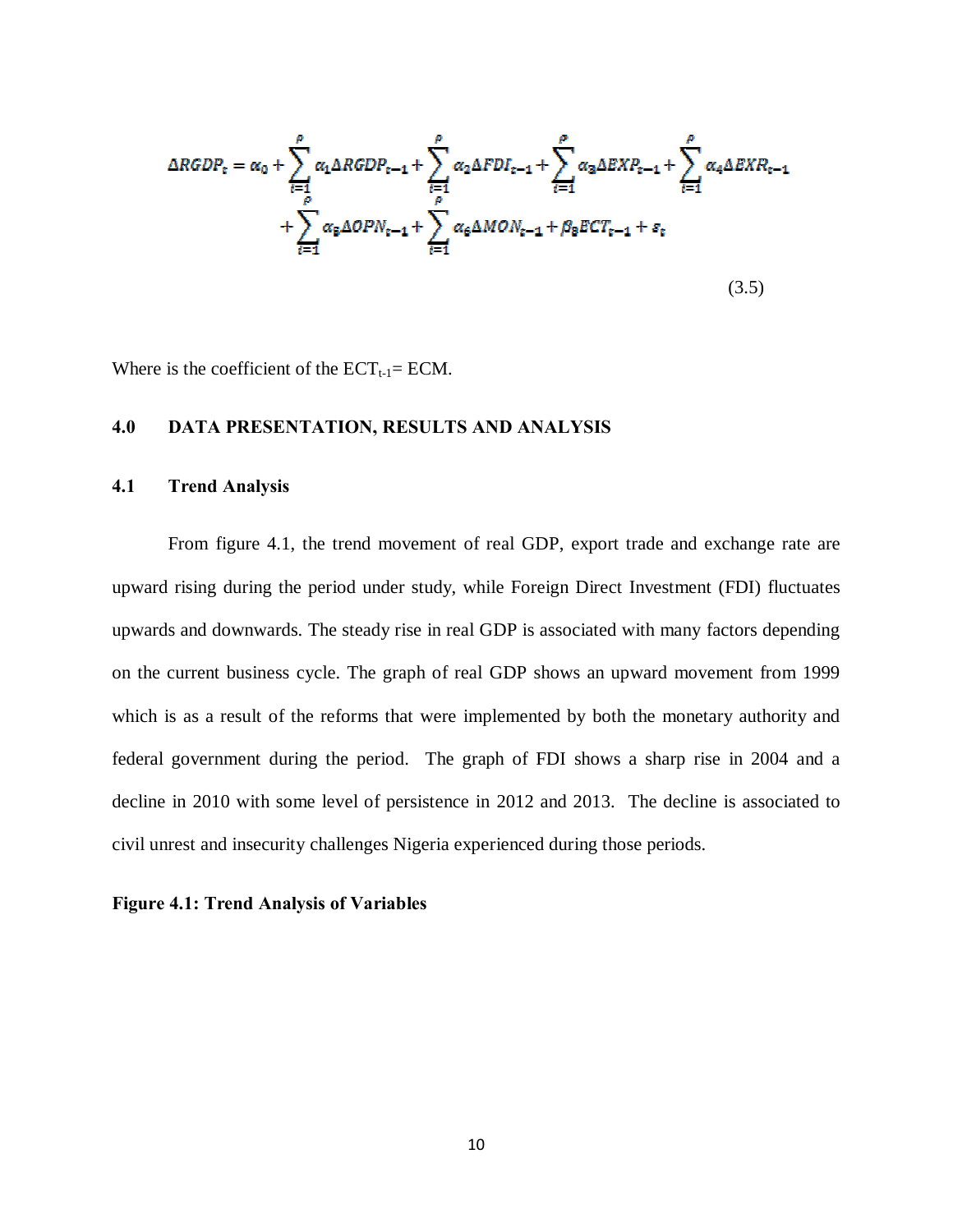

Source: Author¢s computation, 2016. Where, RGDP is real GDP, FDI is Foreign Direct Investment, EXP is export trade and EXR is exchange rate.

# **4.2 Unit Root Test**

The Unit root test conducted for the series is presented in Table 4.1. The augmented Dickey Fuller (ADF) technique was employed to test the stationarity of the series.

| Table 4.1: Unit root test |                  |                 |            |              |  |
|---------------------------|------------------|-----------------|------------|--------------|--|
| <b>Variables</b>          | Level/Difference | <b>Critical</b> | <b>ADF</b> | <b>ORDER</b> |  |
|                           |                  | Value           |            |              |  |
|                           |                  | (ADF)           |            |              |  |
| <b>InRGDP</b>             | Level            | $-3.6220$       | $-2.0431$  |              |  |
|                           | First Diff.      | $-3.6329$       | $-3.6732*$ | 1(1)         |  |
| <b>InFDI</b>              | Level            | $-3.6220$       | $-1.7786$  |              |  |
|                           | First Diff.      | $-3.6329$       | $-4.5461*$ | 1(1)         |  |
| InEXP                     | Level            | $-3.0049$       | 0.0383     |              |  |
|                           | First Diff.      | $-3.0207$       | $-3.2553*$ | 1(1)         |  |
| <b>InMON</b>              | Level            | $-3.0049$       | $-0.8935$  |              |  |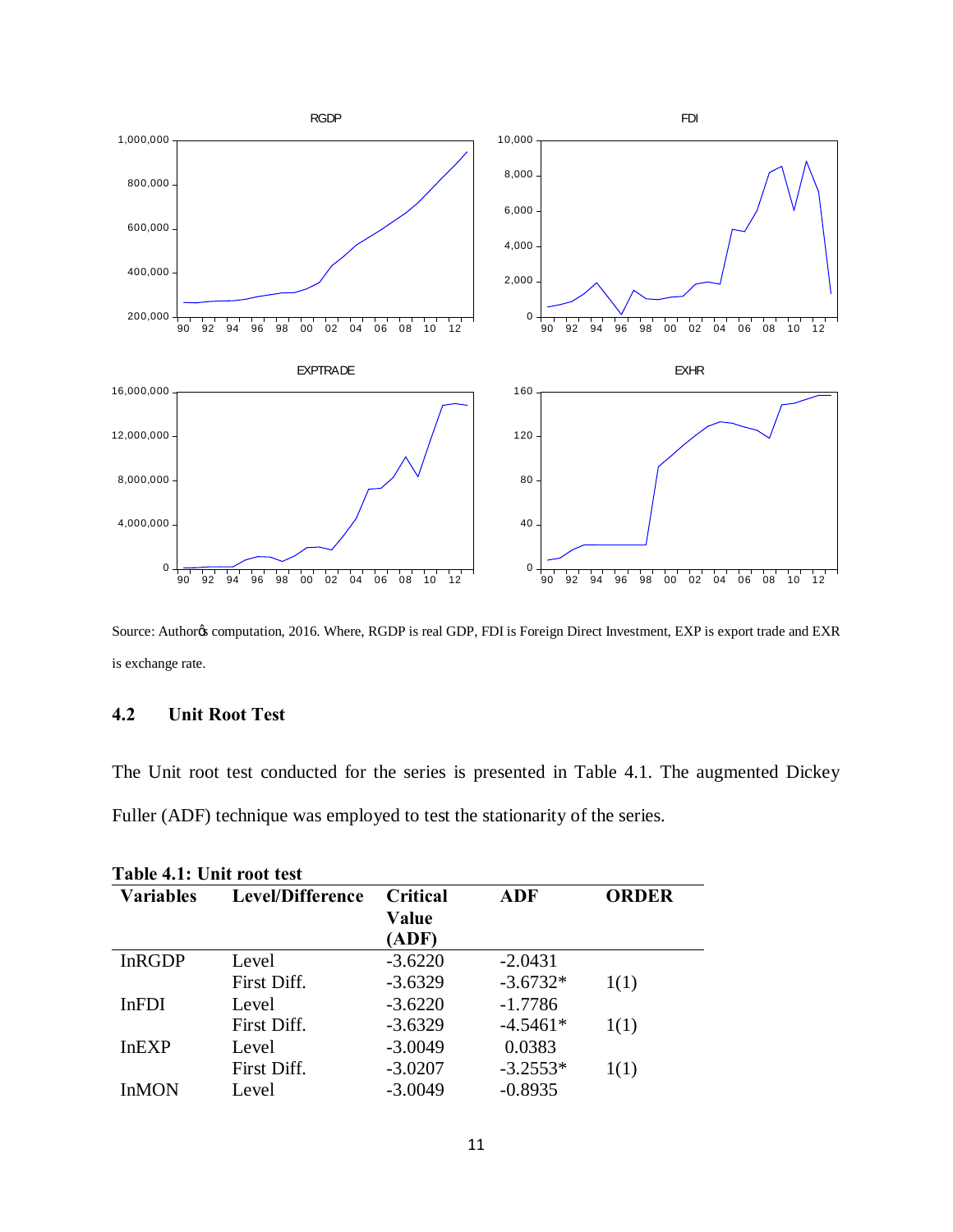|       | First Diff. | $-3.0049$ | $-3.0199*$ | 1(1)             |
|-------|-------------|-----------|------------|------------------|
| lnOPN | Level       | $-2.9919$ | $-2.6233$  |                  |
|       | First Diff. | $-2.9981$ | $-6.7467$  | 1(1)             |
| InEXC | Level       | -3.5844   | -2.9981    | 1 <sub>(0)</sub> |

\* indicates significance at 5% level. **Source: Author's Regression Output, 2016**

Table 4.1 shows the stationarity test for the series using both intercept and trend. A critical observation from the table reveal that foreign direct investment and export trade were stationary after first difference at 5% level of significance while the exchange rate was stationary at level.

| <b>Table 4.2: Trace Test Results of Cointegration Test</b> |                    |                   |                                  |        |  |
|------------------------------------------------------------|--------------------|-------------------|----------------------------------|--------|--|
| <b>Null</b>                                                | <b>Alternative</b> | <b>Statistics</b> | <b>Critical Values</b> P- Values |        |  |
| <b>Hypothesis</b>                                          | <b>Hypothesis</b>  |                   |                                  |        |  |
| SERIES: RGDP, FDI, EXP, EXC                                |                    |                   |                                  |        |  |
| $r = 0$                                                    | $r \times 1$       | 68.8566           | 47.8561                          | 0.0002 |  |
| r Öl                                                       | $r \times 2$       | 37.7219           | 29.7971                          | 0.0050 |  |
| rÖ <sub>2</sub>                                            | $r \times 3$       | 11.9354           | 15.4947                          | 0.1601 |  |

**Source: Author's Regression Output, 2016**

Table 4.2 shows the cointegration test of the series. The trace statistic shows that there are two cointegrating equations among the series. This means there is a long 6 run relationship among the series and ECM can be employed.

# **4.3 Long Run Relationship**

In Table 4.3, the results showed that FDI and export trade have positive and significant relationship with real GDP at 1% level of significance. However, exchange rate exerts negative and non significant effect on real GDP. This implies that FDI has influence on Nigeria real output because of the huge investment of multinational firms. . A 10% increase in foreign direct investment leads 0.8% increases in real GDP. The result of export trade implies that an increase in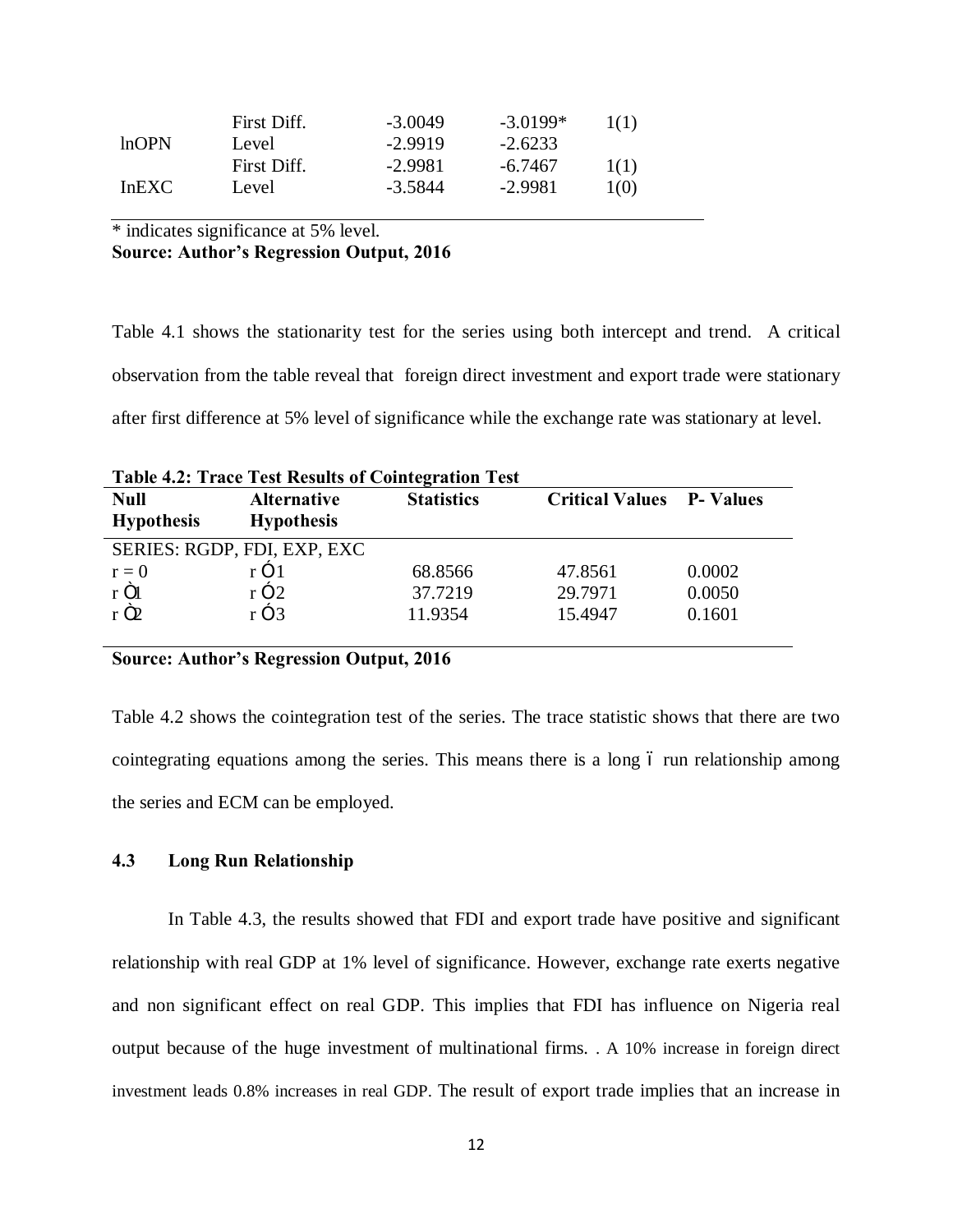merchandize export will increase GDP by 0.3% which supports the a priori expectation. Trade openness is both negative and insignificant while the manufacturing capacity utilisation is positive but not significant.

### **Table 4.3: Long Run OLS Analysis**

| Variable                  | Coefficient | Std. Error | t-Statistic |
|---------------------------|-------------|------------|-------------|
| lnFDI                     | $0.0846***$ | 0.0256     | 3.3089      |
| lnEXP                     | $0.2769***$ | 0.0595     | 4.6549      |
| lnEXC                     | $-0.0106$   | 0.0108     | $-0.9852$   |
| <b>InOPN</b>              | $-0.0005$   | 0.0024     | $-0.2223$   |
| <b>InMON</b>              | 0.1211      | 0.1656     | 0.7308      |
| Constant                  | 24.6061***  | 0.5375     | 45.7777     |
|                           |             |            |             |
| R-squared                 | 0.9484      |            |             |
| <b>Adjusted R-squared</b> | 0.9341      |            |             |
| F-statistic               | 66.1942***  |            |             |
| Durbin-Watson stat        | 1.3953      |            |             |

Dependent Variable: lnRGDP

Source: Authoros computation, 2015. Note that \*, \*\*, and \*\*\* are 10%, 5% and 1% level of significance respectively.

Given the Adjusted R-squared value of 0.934 the net variation in the dependent variable (RGDP) that is explained by the independent variables is 93.88%. This is a high goodness of fit. The F-statistic of 118.6123 is highly significant at 1% level indicating the overall significance of the model. This suggests that the specification of effect of FDI, export trade and exchange rate is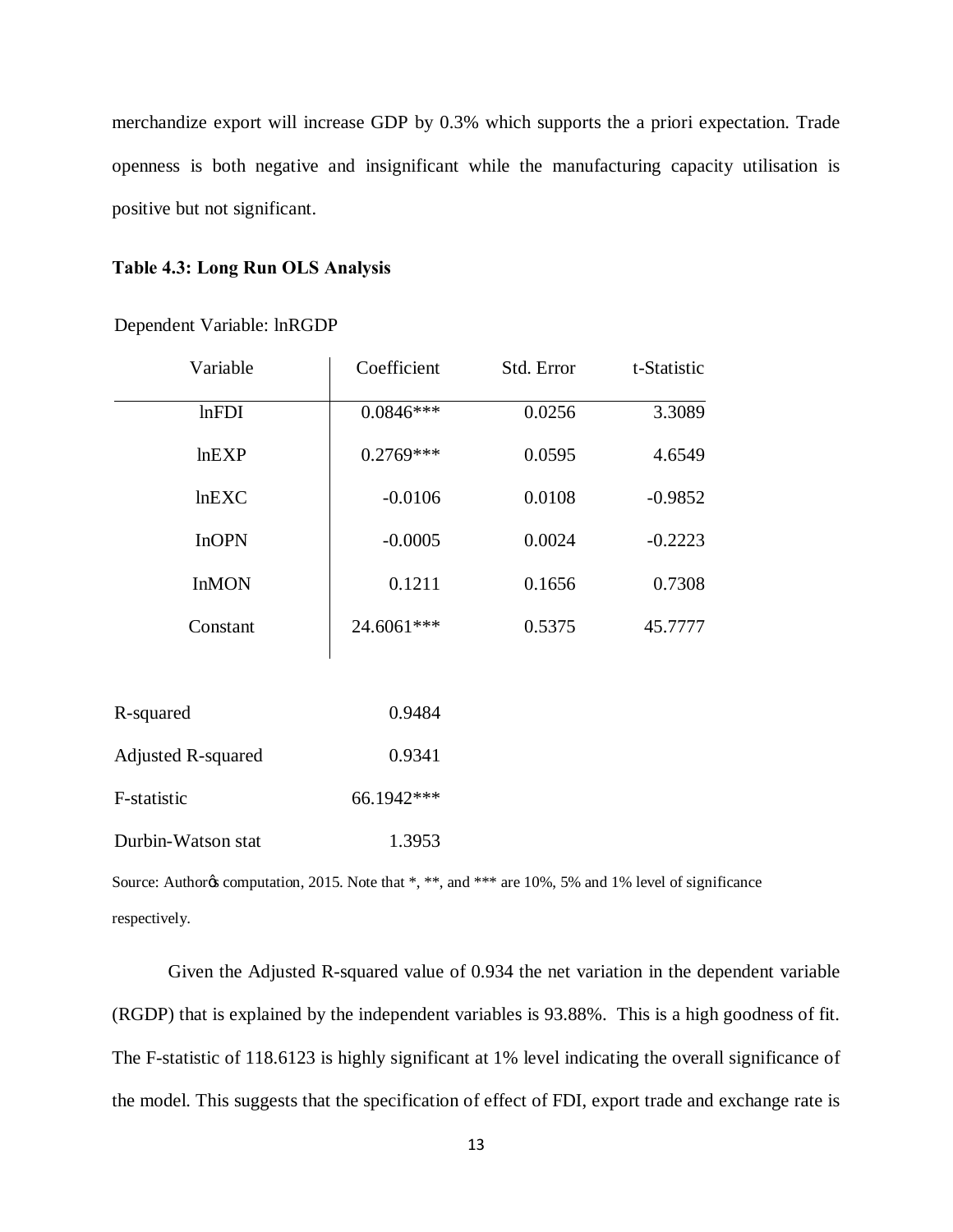relevant on real GDP. The Durbin Watson (1.395) result showed that there is presence of autocorrelation.

| Variable                  | <b>Coefficients</b> | <b>Std</b> | t-Statistics |
|---------------------------|---------------------|------------|--------------|
| C                         | 0.022585            | 0.011020   | 2.049442     |
| $D(RGDP(-1))$             | 0.586636            | 0.170772   | 3.435197     |
| $D(DFI(-1))$              | $-0.022514$         | 0.011021   | $-2.042931$  |
| $D(DFI(-2))$              | $-0.021675$         | 0.011211   | $-1.933336$  |
| $D(DFI(-3))$              | 0.028118            | 0.013462   | 2.088617     |
| D(OPN)                    | $-0.001062$         | 0.000340   | $-3.128646$  |
| $ECM(-1)$                 | $-0.121890$         | 0.059122   | $-2.061657$  |
|                           |                     |            |              |
| R-squared                 | 0.777200            |            |              |
| <b>Adjusted R-squared</b> | 0.674369            |            |              |
| F-statistic               | 7.558040            |            |              |
| Prob(F-statistic)         | 0.001199            |            |              |
| Durbin-Watson stat        | 2.323916            |            |              |

### **Table 4.4: Short Run OLS Estimation**

Source: Authoros computation, 2015. Note that \*, \*\*, and \*\*\* are 10%, 5% and 1% level of significance respectively

An examination of the results showed that export trade and lag of RGDP are positive and significant. It related with real GDP at 1% level of significance in the short run. The error correction model, which captures the speed of adjustment, is positive and insignificant contrary to expectation. The value of Adjusted R-squared is 0.7772, it shows that the variation in dependent variable in this model is explained by the independent variables by 77.72% and showed a high goodness of fitness of the model. The F-statistic at 7.5580 is a significant at 1% level and indicates that the overall model is significant. This suggests that the specification of effect of FDI, export trade and exchange rate is relevant on real GDP. The Durbin Watson statistic of (2.323) result showed that there is no autocorrelation in the estimated model. The parsimonious ECM showed that RGDP is significant and positive in its first lag at 1%. Foreign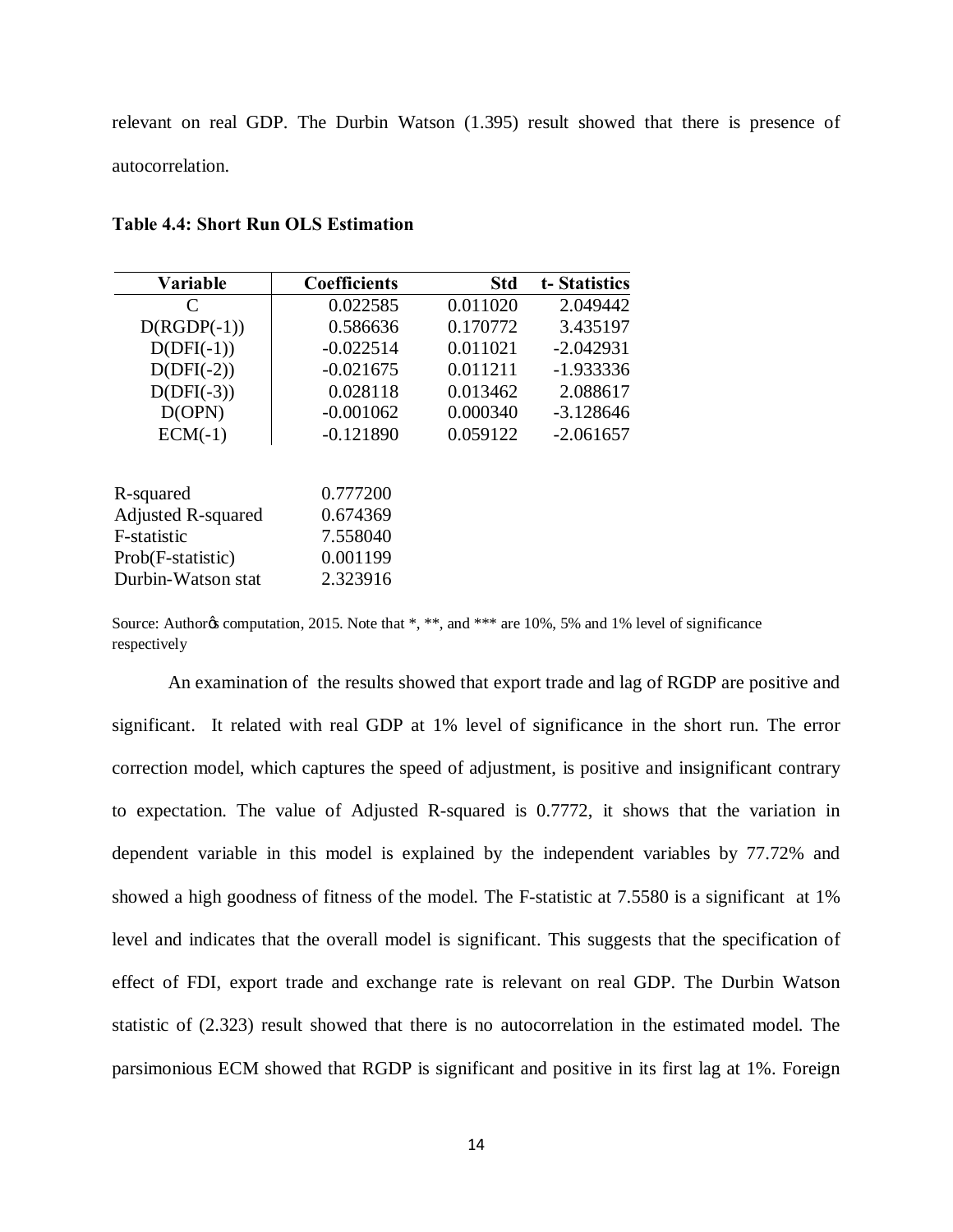direct investment is positive and significant at 10% in its first, second and third lags. Trade openness is significant at 1% but it is negatively sign. The ECM is correctly specified and significant at 10%. The rate of adjustment to equilibrium is 12.19%.

### **5.0 SUMMARY, CONCLUSION AND RECOMMENDATION**

This study examined the impact of FDI in economic growth in Nigeria between 1990 and 2013. Secondary data covering the period were obtained from the CBN and analyzed and analyzed using dynamic framework involving co-integration and ECM between FDI and RGDP in Nigeria. Export is found to have a significant positive effect on economic growth in line with a priori expectation. The relationship between exchange rate and economic growth was found to be insignificant.

Based on this findings, it is recommended that the government should intensify efforts towards creating effective macroeconomic policies that would attract and retain FDI in the country. This can be achieved by establishing economic measures that would address the increasing wave of capital flight in the economy. Furthermore, financial markets and institutions should be strengthened and effectively regulated for optimal performance. Finally, the issue of repatriation of profits and income by foreign investors should be balanced to avoid negative externalities.